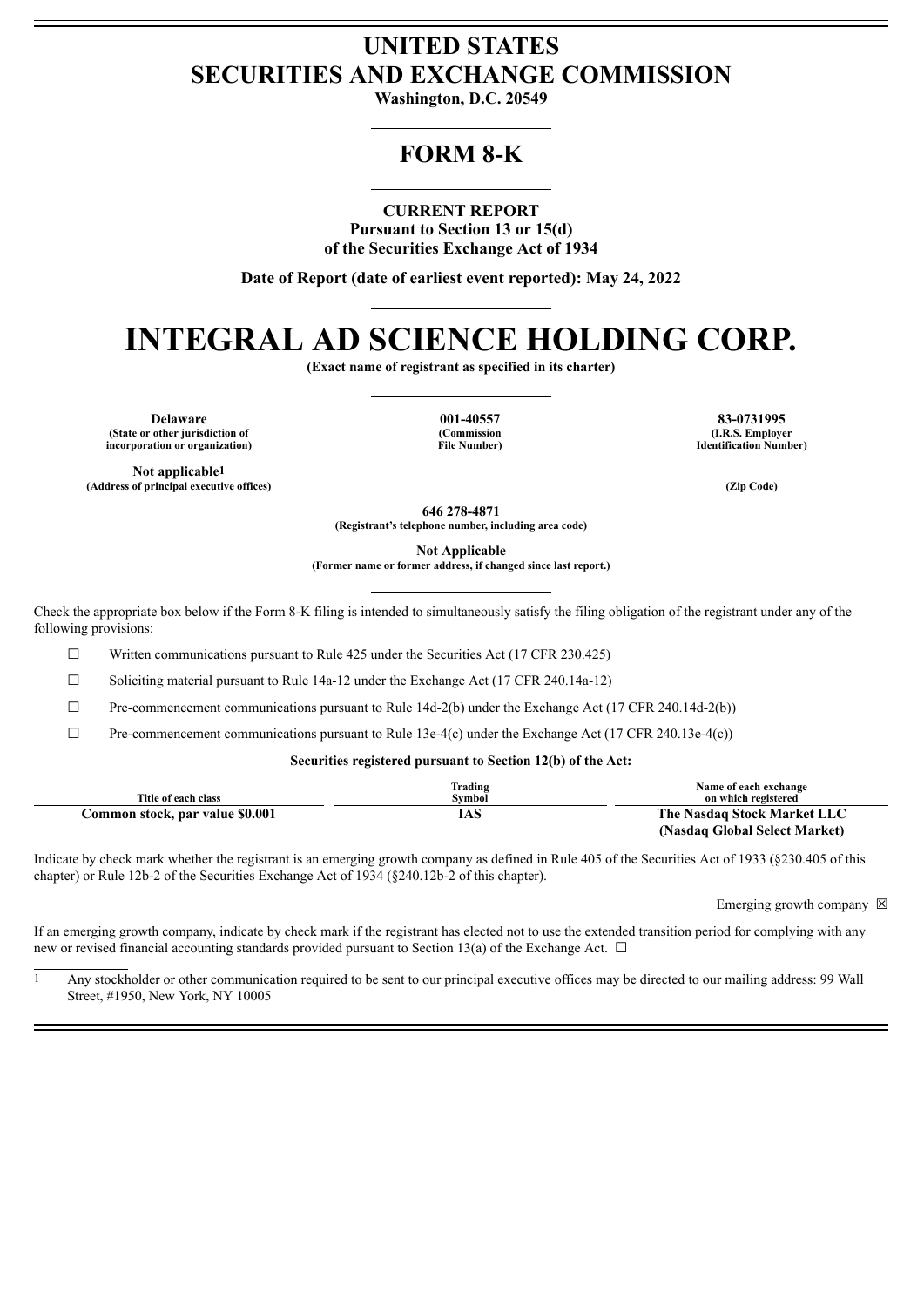#### **Item 5.07 Submission of Matters to a Vote of Security Holders.**

On May 24, 2022, Integral Ad Science Holding Corp. (the "Company") held its 2022 Annual Meeting of Shareholders (the "Annual Meeting"). The proposals considered at the Annual Meeting are described in the Company's 2022 Proxy Statement filed with the Securities and Exchange Commission on April 18, 2022. The final voting results for each of the proposals submitted to a vote of the shareholders are set forth below:

1. Election of Class I directors:

| <b>Name</b>      | For         | Withheld  | <b>Broker Non-Votes</b> |
|------------------|-------------|-----------|-------------------------|
| Rod Aliabadi     | 105.123.048 | 8.893.188 | 11.755.932              |
| Michael Fosnaugh | 108.490.037 | 5.526.199 | 11,755,932              |
| Martin Taylor    | 105.172.133 | 8.844.103 | 11.755.932              |

2. Advisory vote regarding retention of the classified structure of the Company's Board of Directors:

| -<br>For  | Against       | Abstain | Broker Non-Votes |
|-----------|---------------|---------|------------------|
| 807<br>98 | $-0.0$<br>208 | 200     | ے ر              |

3. Advisory vote regarding retention of the supermajority voting standards in the Company's Charter and Bylaws:

| $\sim$<br>For | Against | Abstain | <b>Broker Non-Votes</b> |
|---------------|---------|---------|-------------------------|
| 98,914,697    | 101 339 | 200     | 755.932<br>11, 133, 732 |

4. Ratification of the appointment of PricewaterhouseCoopers LLP as the Company's independent registered public accounting firm for the year ending December 31, 2022:

| For                                | vøainst  | <b>\bstain</b> |
|------------------------------------|----------|----------------|
| 304<br>. .<br>ג כ<br>74<br>$1 - 1$ | 207<br>- | 150            |